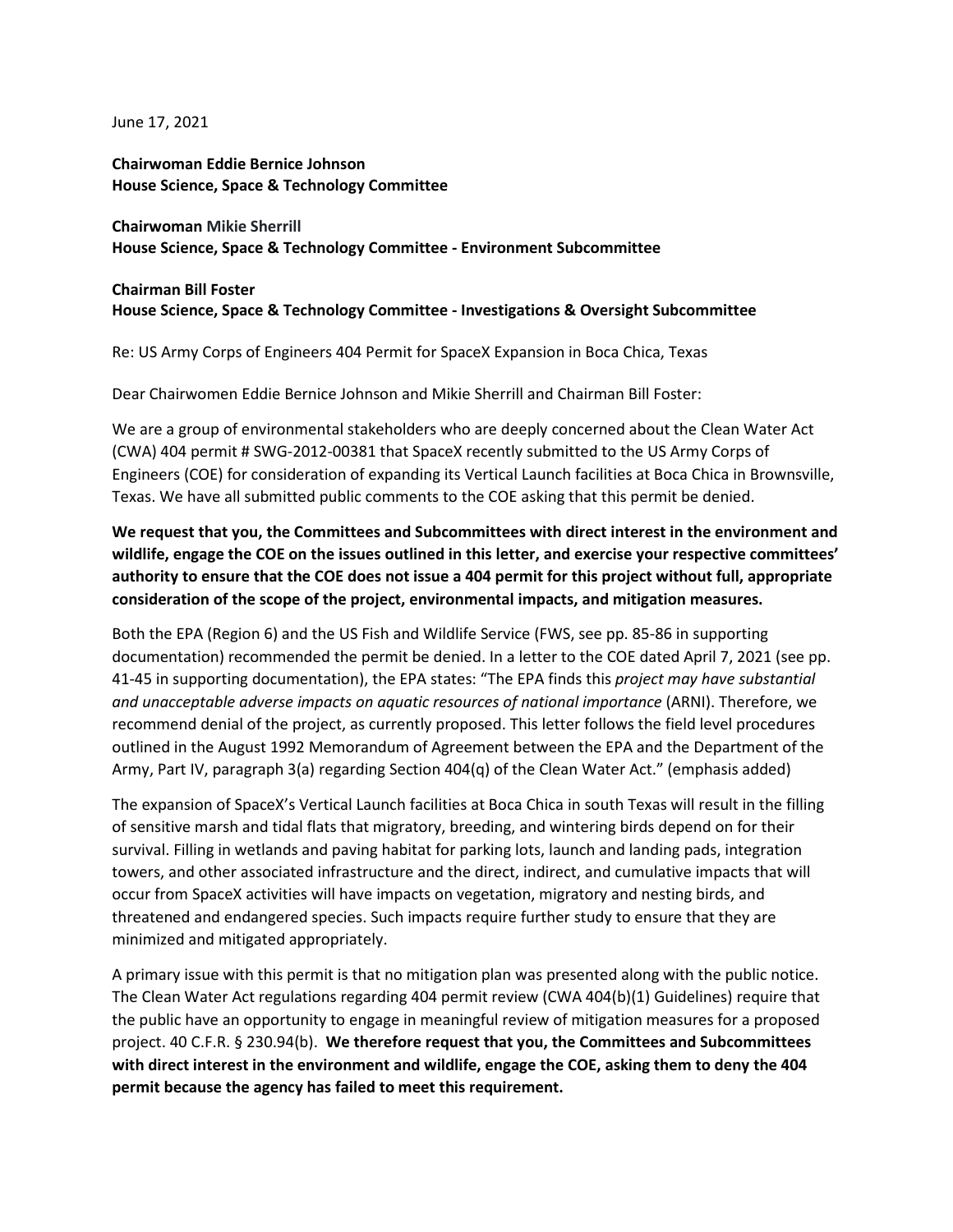In the Public Notice, SpaceX states that they are drafting "…a comprehensive, multifaceted mitigation strategy for the Boca Chica Launch Site. The information will be updated as the mitigation strategy is finalized." SpaceX also claims that strategies will be taken to avoid and/or minimize impacts to wetlands, but also state that: "It is possible that impacts to wetlands are reduced as the site design is refined." The public cannot comment on a mitigation strategy that has not been fully developed, finalized, or shared with the public. Public lands surround this site and it is imperative to understand what kind of environmental mitigation strategies SpaceX is proposing. **Further, if the mitigation plan is released for public comment, but it doesn't demonstrate adequate mitigation, we would still support denial of the permit.**

Among other reasons, the COE should also deny SpaceX's permit request because the company's proposed expansion plans violate the following CWA 404(b)(1) Guidelines:

- SpaceX has not met its burden of proving its proposal would not have an unacceptable adverse impact to wetlands and related aquatic ecosystems. 40 C.F.R. § 230.1.
- The FAA stated that the SpaceX launch facility was not "water dependent" in the 2014 EIS. For non-water dependent projects like that of SpaceX's, the CWA 404(b)(1) Guidelines establish a presumption against filling special aquatic sites (i.e. sanctuaries, refuges, mud flats, and vegetated shallows), because practicable alternatives to these discharges are expected to be available "unless clearly demonstrated otherwise." *Id*. §§ 230.10(a)(3), 230.40-45. SpaceX has failed to demonstrate that no practicable alternatives to filling special aquatic sites were available.
- The CWA 404(b)(1) Guidelines generally prohibit projects unless applicants take "appropriate and practicable steps" to "minimize potential adverse impacts." *Id.* § 230.10(d). SpaceX has failed to make this demonstration.
- The proposed project would result in significant degradation of aquatic resources, in violation of 40 § C.F.R. 230.10(c).
- The COE must evaluate the effects of a project on the aquatic environment, including its secondary (i.e. indirect) and cumulative impacts/effects. *Id.* §§ 230.11, 230.11(g)-(h). During this evaluation, adverse impacts to mud flats and endangered and threatened species weigh against project approval. *Id*. §§ 230.11, 230.30, 230.42. Mud flats (i.e. Boca Chica's wind tidal flats) will be adversely impacted by SpaceX's proposed expansion. Moreover, the launch site directly overlaps with FWS-designated critical habitat for the threatened Piping Plover (TX-01, see enclosed map). The Piping Plover is listed as a threatened species under the Endangered Species Act (ESA). Other ESA-listed species use the Boca Chica region surrounding the SpaceX project site and include Red Knot, Northern Aplomado Falcon, Gulf Coast Jaguarundi, Ocelot, and Kemp's Ridley, Hawksbill, Leatherback, Loggerhead, and Green Sea Turtles.

The CWA also includes Public Interest Guidelines that dictate consideration of an action's risks and benefits, including financial costs, to the environment and the applicant. 33 C.F.R. § 320.4(a)(1). These guidelines prohibit permits for projects that cause extensive damage to wetlands that do not result in some type of greater overall benefit. 33 C.F.R. § 320.4(b)(1). The lands surrounding SpaceX's launch site are state and federally owned park and refuge public lands and valuable public beach recreation areas. Any degradation or closure of those lands runs counter to the public interest.

The Public Notice provides background about SpaceX's permitting related to a mitigation strategy between 2015 and 2018. Preservation, a mitigation strategy described in the mitigation requirements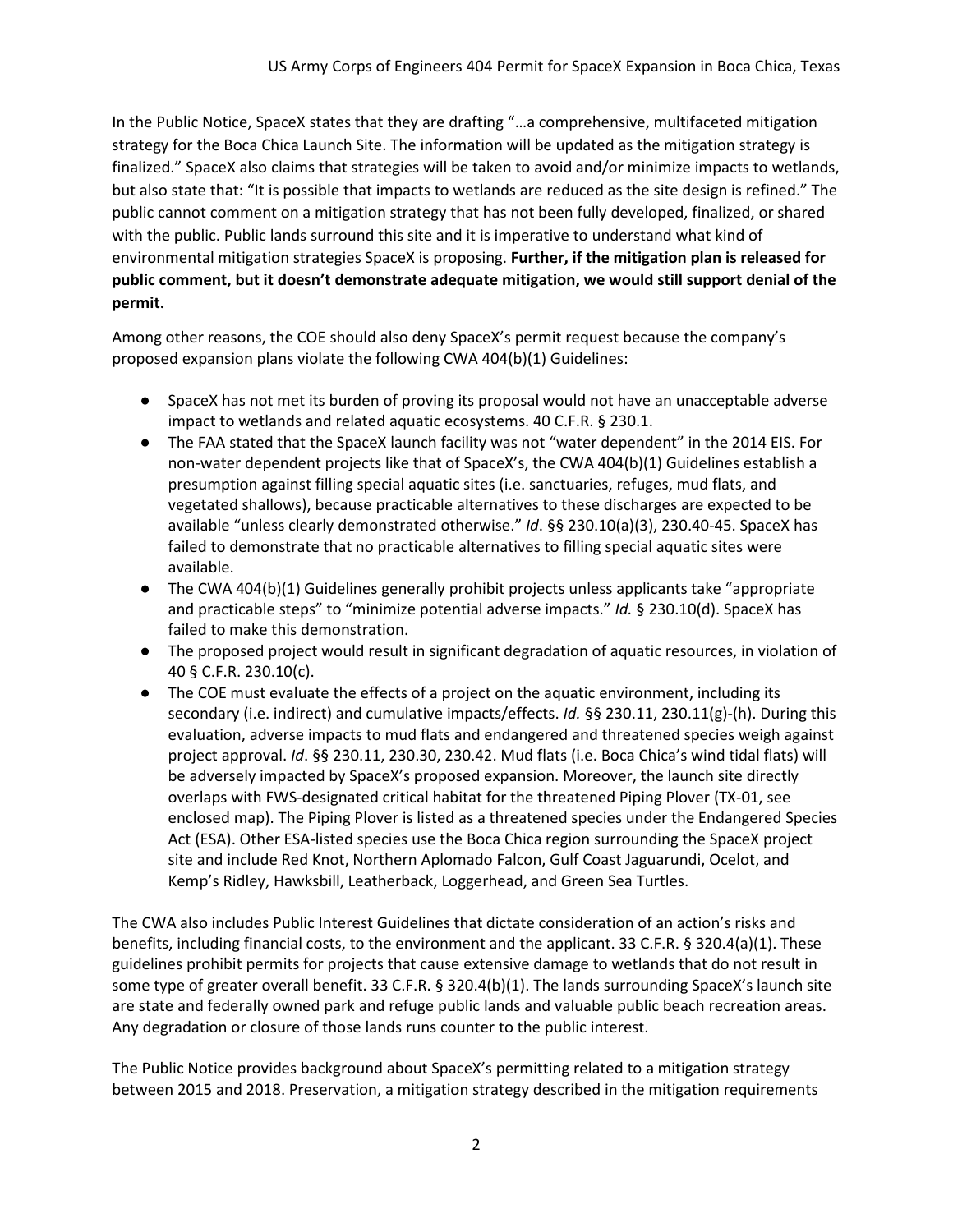under the CWA, Section 404, was granted to SpaceX by the COE. Typically, preservation is used in special, well-defined circumstances. Preservation does not provide any net gain of lost habitat or ecosystem function; therefore, the wetlands and tidal flats lost to SpaceX filling and paving, will remain lost. Preservation of a rare habitat of such hemispheric importance is unacceptable.

The unique habitat surrounding this site includes the Lower Rio Grande Valley National Wildlife Refuge (NWR), Boca Chica State Park, Brazos Island State Park, and Las Palomas Wildlife Management Area-Boca Chica Unit – all part of a complex of critical stopover for migrating birds from multiple flyways, coming from Mexico, and Central and South America, as they travel to their more northerly breeding sites.

These conservation areas are home to some of the country's most diverse communities of wind tidal flats, mid-delta thorn forest, and mid-valley riparian woodlands that support rare, endangered, and threatened species, making it critically important to ensure impacts to these natural resources are minimized and mitigated. However, *we question mitigation since this habitat is among some of the most rare and unique in the United States or worldwide [\(Texas GEMS, South Bay Preserve\)](https://url.emailprotection.link/?bPo2FgCTtEZrzy-ZHNZQgW6zvXtT9pkoWVMWWAk6pnEWF80_g2mkTPotzHjyUcGQ-_FTwZNUOcyyFMPe0w3CJgvVV1p9NKBu0W1gy8lDq6QbXnJAiyfAF8PksP1HzT9Ly)*. This habitat has been identified by the Environmental Protection Agency as an aquatic resource of national importance (ARNI). **We ask the House and Senate Committees and Subcommittees to investigate why the COE made this unusual exception (i.e. Preservation) and to make the reason(s) for the exception public.**

Currently, there are multiple drainage culverts that empty directly from the Control Center area into the tidal flats (see enclosed photos). Discoloration of the water, proteinaceous foam, and human refuse indicate these drainages contain something beyond mere clean storm water runoff. It is unclear whether this is due to chemical contamination from industrial activity or untreated wastewater, or some other source. Impacts from this runoff and associated contaminants will have impacts on wildlife and the habitats they depend on to survive. We are concerned these drainage ditches are not properly sanctioned per the CWA. How will these drainage ditches be remedied now and in the future? It seems this would be part of a mitigation plan, which is missing from this permit application.

It is evident that SpaceX's mission and scope of operations has changed greatly since the initial Record of Decision in 2014 for this permit, and this updated permit request demonstrates only a portion of that overall change. SpaceX's history of frequently modifying their permits demonstrates that their activities have changed over time, resulting in segmented and partial environmental impact analysis and mitigation, and cumulative impacts to the habitat and wildlife. *Their activities have destroyed and continue to destroy this rare and valuable matrix of habitats and wildlife.* 

We further allege that to date, current wetland modifications by SpaceX operations have occurred and continue to occur in direct violation of their existing wetlands 404 permit. Debris from multiple spacecraft explosions - especially the March 30 explosion of SN11 - has littered protected wildlife habitat well outside the boundaries of the company's own facilities. The "neighbors" on whose property this debris lands are the American public, and the subsequent debris recovery activities by the company on our public lands has resulted in substantial and irreversible impacts to sensitive habitats used by tens of thousands of migratory shorebirds. Heavy equipment utilized to excavate and remove large pieces of debris has resulted in hydrological modifications that go far beyond what would normally require a separate 404 permit. This is occurring on property that is *not owned by SpaceX*. It appears that this activity occurring in a wetland falling under jurisdiction of the COE is, as far as we can discern,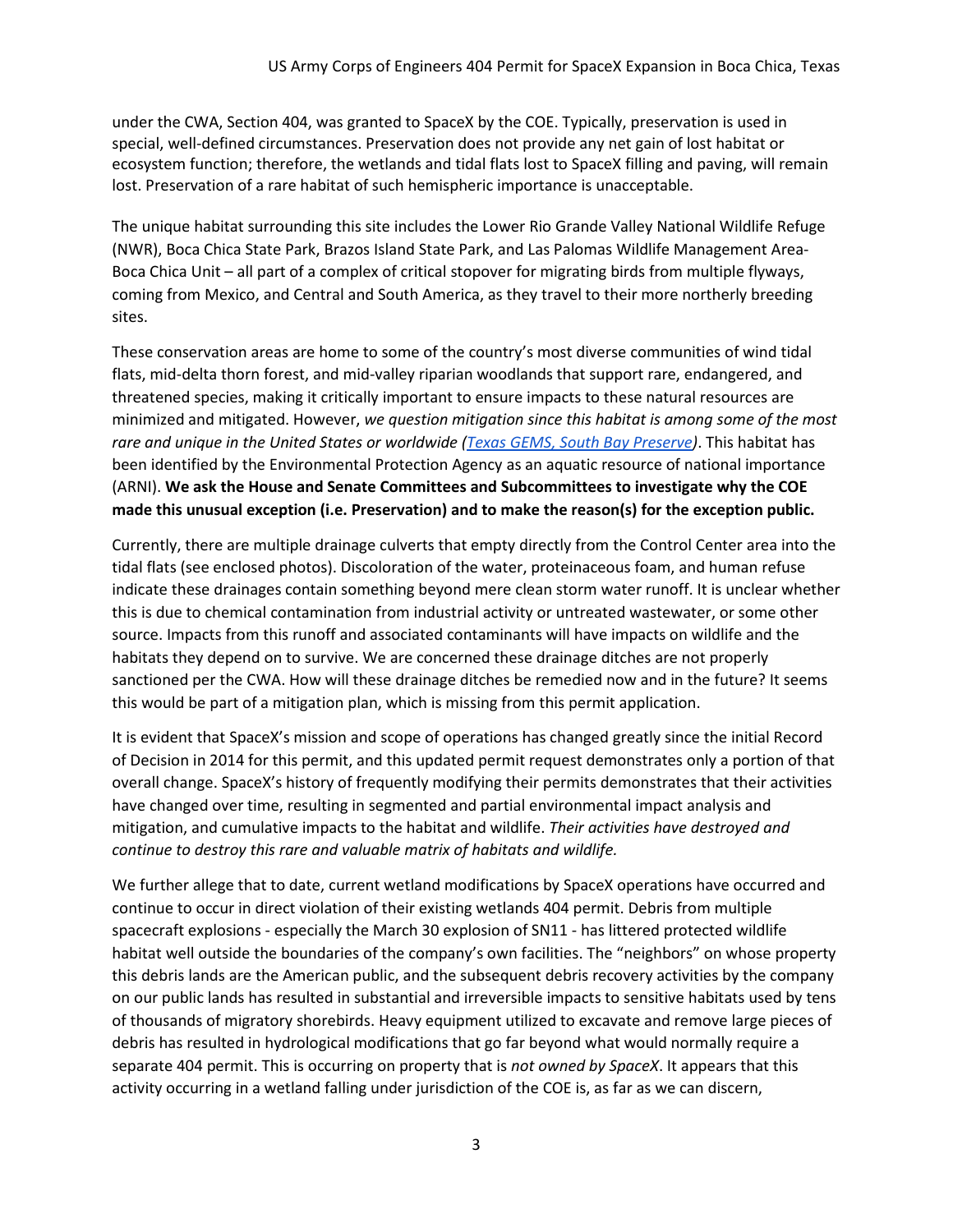unauthorized. If SpaceX is unaware of 404 regulations to the extent that they are altering wetlands on property that they do not own, pause is warranted in authorizing any further permit request. **We request the relevant committees investigate the legality of SpaceX debris recovery activities on lands owned and managed by Texas Parks and Wildlife Department and FWS, and whether they are consistent with COE rules as they pertain to the waters of the United States.**

We appreciate your attention to this request and include letters in supporting documentation submitted with this letter that contain more detailed information that our group members submitted to the COE pertaining to SpaceX's permit application in April 2021. Other issues associated with SpaceX activities include a launch license violation (Dec 2020), public access, public safety, wildlife mortality, far reaching and adverse habitat impacts, social injustice, and more. We will be sending another letter to the appropriate House and Senate Committees and Subcommittees related to those issues. Our contact information is included in the signature block below should any of you have questions, concerns, or need additional information.

Sincerely,

American Bird Conservancy - Kacy Ray[, kray@abcbirds.org](mailto:kray@abcbirds.org) Center for Biological Diversity - Brett Hartl, **BHartl@biologicaldiversity.org** Defenders of Wildlife - Sharon Wilcox[, SWilcox@defenders.org](mailto:SWilcox@defenders.org) Friends of the Wildlife Corridor - Jim Chapman, [jchapmanrgv@gmail.com](mailto:jchapmanrgv@gmail.com) Frontera Audubon - Travis McDaniel, [travis@valleytrophiesweslaco.com](mailto:travis@valleytrophiesweslaco.com) Manomet - Brad Winn, [bwinn@manomet.org](mailto:bwinn@manomet.org) Save RGV - Bill Berg[, billberg42@gmail.com](mailto:billberg42@gmail.com) Sierra Club – Lower Rio Grande Valley - Patrick Anderson, [PatrickTAnderson@yahoo.com](mailto:PatrickTAnderson@yahoo.com) Surfrider Foundation, South Texas Chapter - Rob Nixon, [robaroo2000@gmail.com](mailto:robaroo2000@gmail.com) Mary Angela Branch[, txfinder@att.net](mailto:txfinder@att.net) Sidney Maddock, [smaddock@charter.net](mailto:smaddock@charter.net) Cheryl Stevens, [cheryl.a.stevens11@gmail.com](mailto:cheryl.a.stevens11@gmail.com)

## Enclosures

cc: Brenda Mallory, Chair Executive Office of the President Council on Environmental Quality [chair@ceq.oep.gov](mailto:chair!@ceq.oep.gov)

> Staff for Representative Filemon Vela: Perry Brody, Washington D.C., [perry.brody@mail.house.gov](mailto:perry.brody@mail.house.gov) Marisela Cortez, Brownsville, [marisela.cortez@mail.house.gov](mailto:marisela.cortez@mail.house.gov) Sandra Alcala, [Sandra.Alcala@mail.house.gov](mailto:Sandra.Alcala@mail.house.gov) Mariana Adame[, Mariana.Adame@mail.house.gov](mailto:Mariana.Adame@mail.house.gov)

Mary Orms, Fish & Wildlife Biologist USFWS – Southwest Region Texas Coastal Ecological Services Field Office [mary\\_orms@fws.gov](mailto:mary_orms@fws.gov)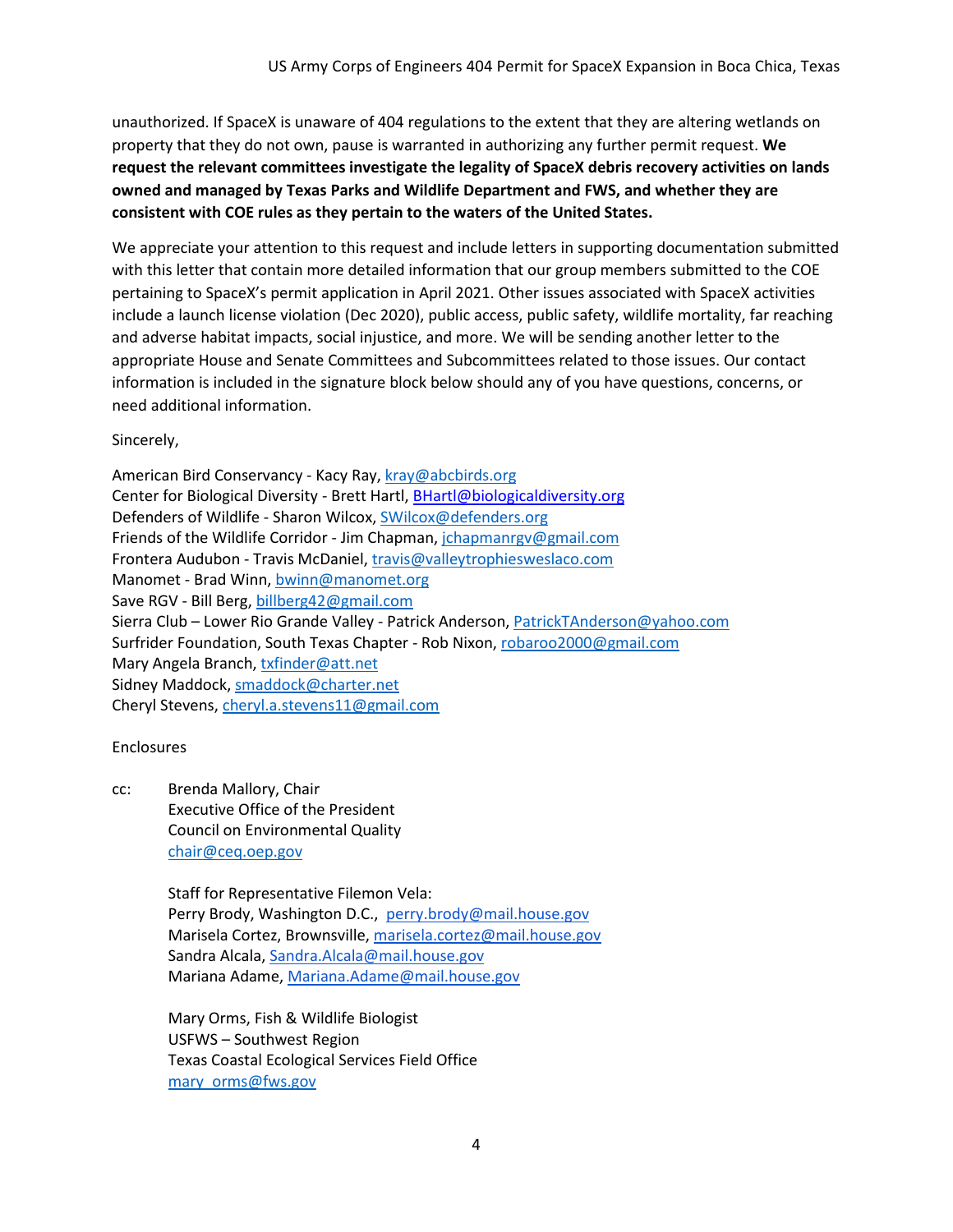Dawn Gardiner, Assistant Field Supervisor USFWS – Southwest Region Texas Coastal Ecological Services Field Office [dawn\\_gardiner@fws.gov](mailto:dawn_gardiner@fws.gov)

Bryan Winton, Refuge Manager USFWS - Lower Rio Grande Valley NWR [bryan\\_winton@fws.gov](mailto:bryan_winton@fws.gov)

Kelly McDowell, Refuge Supervisor USFWS - Texas Coastal National Wildlife Refuges [kelly\\_mcdowell@fws.gov](mailto:kelly_mcdowell@fws.gov)

Scott Carleton, Chief USFWS – Division of Migratory Birds Region 2 [scott\\_carleton@fws.gov](mailto:scott_carleton@fws.gov)

Kristin Madden USFWS [kristin\\_madden@fws.gov](mailto:kristin_madden@fws.gov)

Aaron Archibeque USFWS [aaron\\_archibeque@fws.gov](mailto:aaron_archibeque@fws.gov)

Carter Smith, Executive Director Texas Parks and Wildlife Department [dee.halliburton@tpwd.texas.gov](mailto:dee.halliburton@tpwd.texas.gov)

Kendal Keyes, Regional Natural Resources Coordinator Texas Parks and Wildlife Department - State Parks Division [Kendal.Keyes@tpwd.texas.gov](mailto:Kendal.Keyes@tpwd.texas.gov)

Ted Hollingsworth, Land Conservation Director Texas Parks and Wildlife Department [Ted.Hollingsworth@tpwd.texas.gov](mailto:Ted.Hollingsworth@tpwd.texas.gov)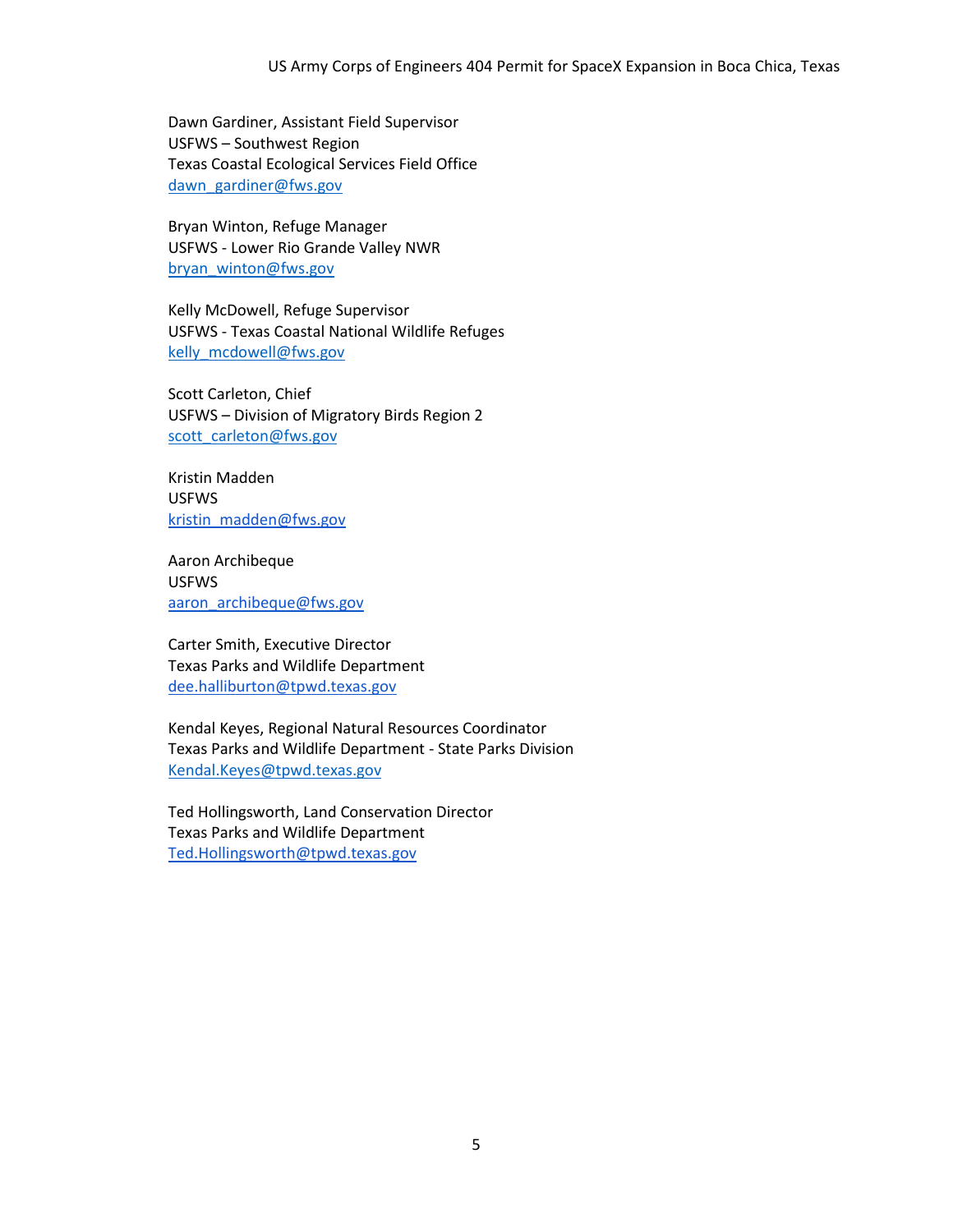## US Army Corps of Engineers 404 Permit for SpaceX Expansion in Boca Chica, Texas



Boca Chica<br>SpaceX locations that overlap with Piping Plover Critical Habitat designation (TX-01)

Map of Boca Chica, Texas SpaceX site depicting Piping Plover Critical Habitat designation (TX-01) by the U.S. Fish and Wildlife Service.



One of two drainage ditches that empty directly into the sand/tidal flats at the SpaceX site in Boca Chica, Texas (March 2021).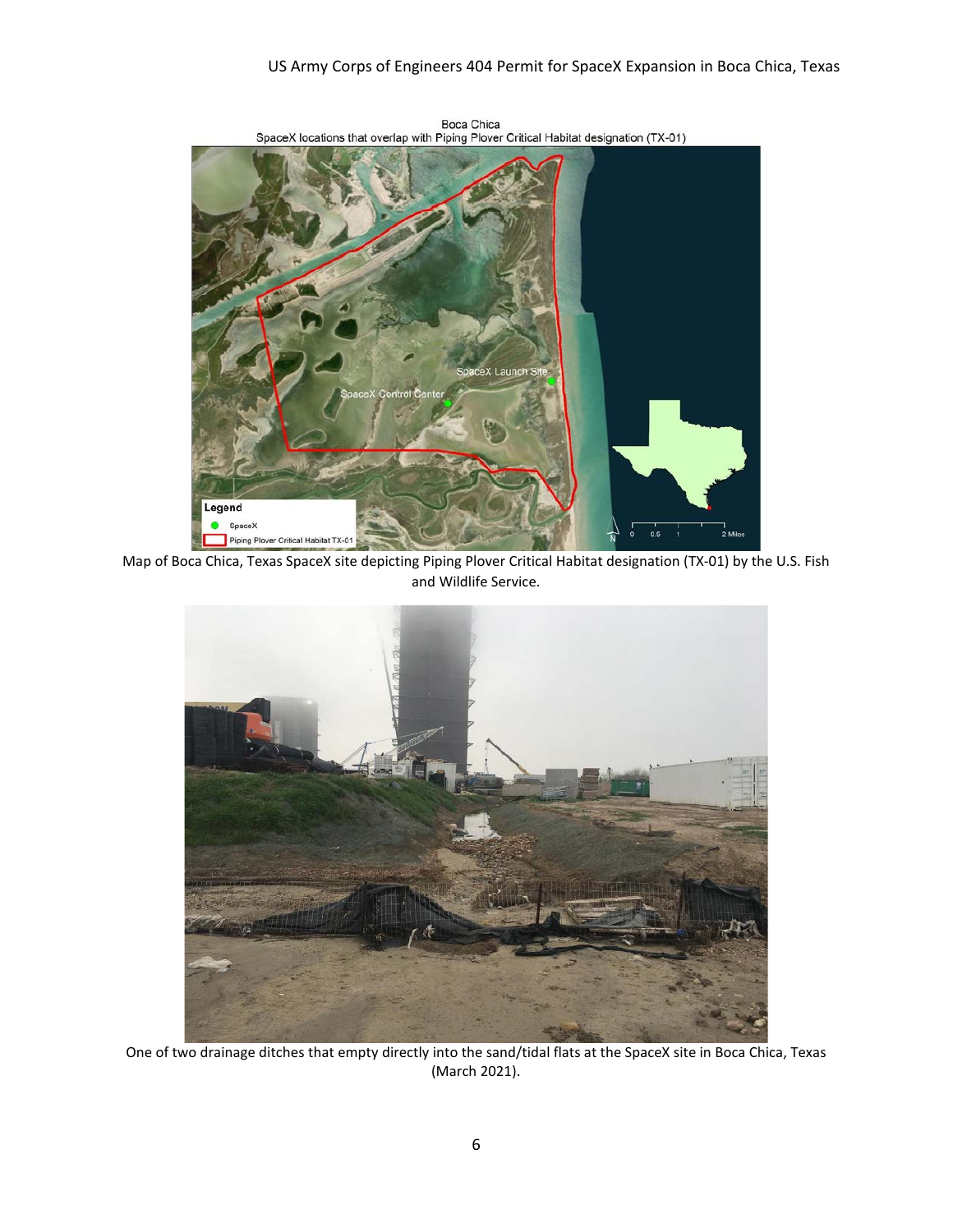

Stormwater runoff into the alkaline flats that are part of the Lower Laguna Madre National Wildlife Refuge and adjacent General Land Office jurisdictional South Bay Estuary (June 2021).



Discoloration of the water, proteinaceous foam, and human refuse indicate these drainages contain something beyond mere clean stormwater runoff.